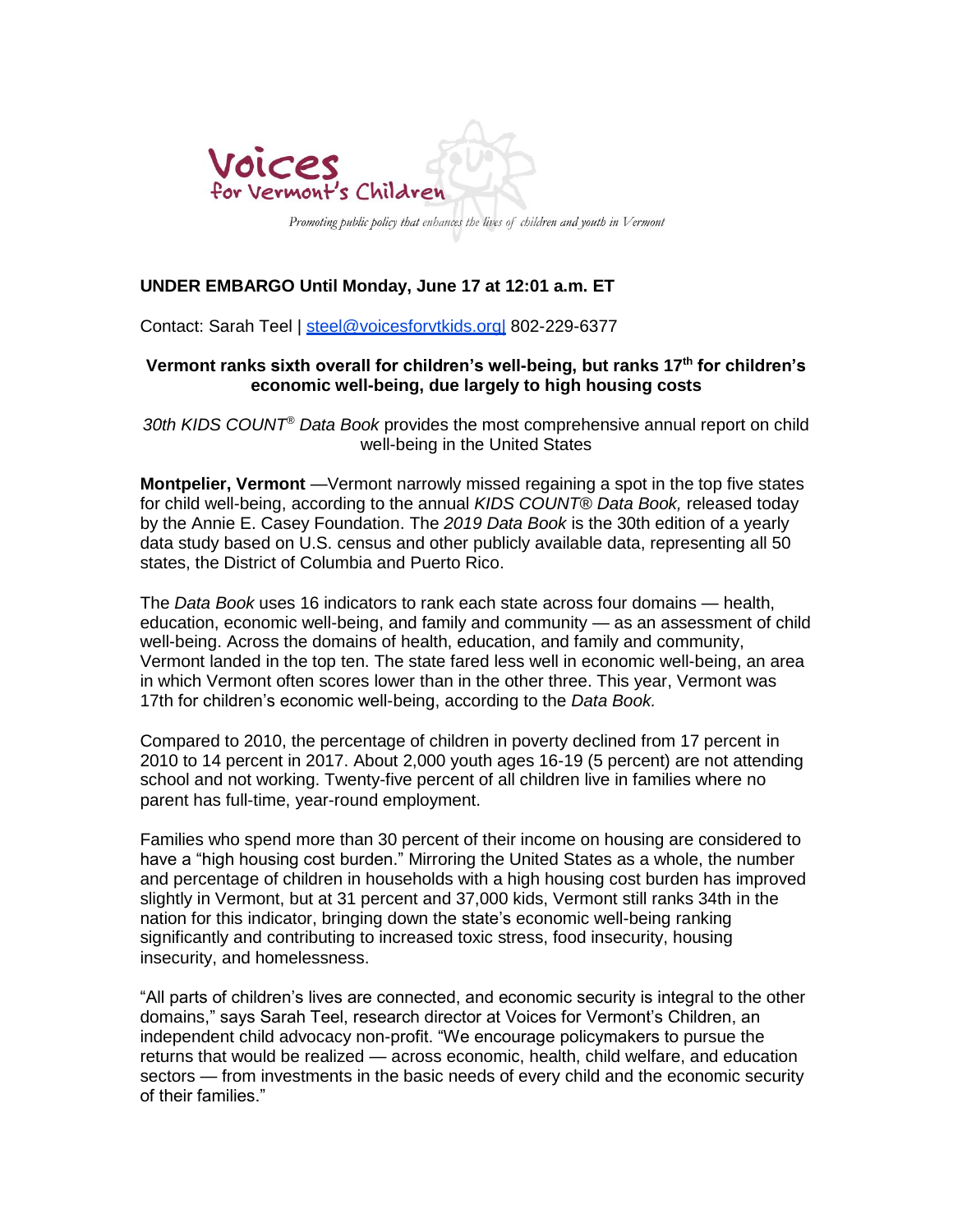In other areas of child well-being, Vermont ranks:

- Third in the family and community domain. Sharing in the national trend, Vermont has seen a steady decline in teen births, and Vermont ranks fourth for this indicator, with 206 teen births in Vermont in 2017, a rate of 10 births per 1,000 females ages 15-19. Vermont also ranks well (fifth) for the percentage of children in households where the household head lacks a high school diploma. This translates to 7,000 kids. While this is an area in which Vermont fares better than most other states, it's a condition that can greatly impact families' financial stability. About 6,000 kids in Vermont live in households below 50 percent of the poverty line.
- Fifth in education. Vermont is among the top 10 states for all four education indicators: proficiency in both reading and math, on-time high school graduation and preschool attendance. There has been a gradual increase in the number and percentage of 3- and 4-year-olds attending school: in the period between 2009- 2011, 48 percent of young children were in school, compared to 55 percent in 2015-2017, representing a gain of about 1,000 more kids enrolled in preschool in Vermont.
- Ninth in health. Progress in children's health-insurance coverage has plateaued at about 2,000 children remaining uninsured for the last several years. With 98 percent of children covered, Vermont ranks second in the country on this measure, behind only Massachusetts. It is estimated that about 5 percent of  $12 -$ 17-year-olds abused alcohol in the past year. The range across states is 3 percent to 7 percent, and the rate in the U.S. overall is 4 percent.

The Casey Foundation points to areas of tremendous improvement in children's lives nationally — including access to health care, decreased rates of teen childbearing and increased rates of high school graduation — and draws a direct line to policies that support this success. There are steps that policymakers should take to help all children thrive. Voices for Vermont's Children joins the Casey Foundation in calling on elected officials and representatives to:

- *Expand the programs that make and keep kids healthy.* For the sake of all children, regardless of their immigration status, states should expand access to health care and health insurance.
- *Provide the tools proven to help families lift themselves up economically.* Federal and state earned income tax credits (EITC) and child tax credit programs mean working parents can use more of their take-home pay to meet their children's needs.
- *Address ethnic and racial inequities.* The national averages of child well-being can mask the reality that black and brown children still face a greater number of obstacles. While the national child population has grown by over 9 million, Vermont's child population has declined by about 26,000 kids since 1990, solely because of a decline in the non-Hispanic white child population. Estimates show increases in child populations for all other races/ethnicities in Vermont. Structural barriers and inequities must be eliminated to move toward equity.
- *Count all kids.* Ensure the 2020 census counts all children, including those under 5 years old and from hard-to-count areas. Vermont relies on federal funds